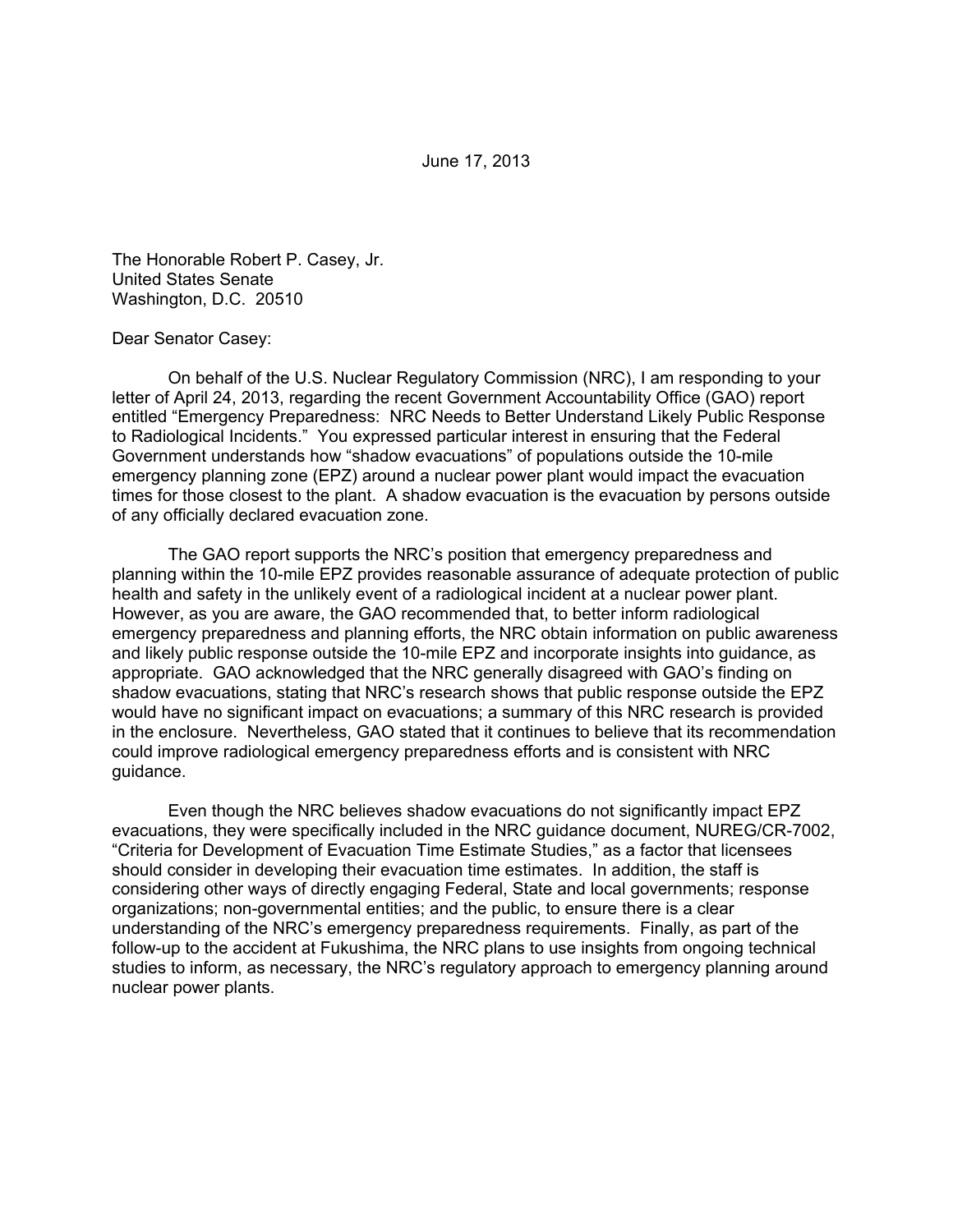Please be assured that we take your concerns very seriously, and are committed to ensuring that our licensees have sound emergency planning in place. If you need any additional information, please contact me or Ms. Rebecca Schmidt, Director of the Office of Congressional Affairs, at (301) 415-1776.

Sincerely,

## */RA/*

Allison M. Macfarlane

Enclosure: As stated